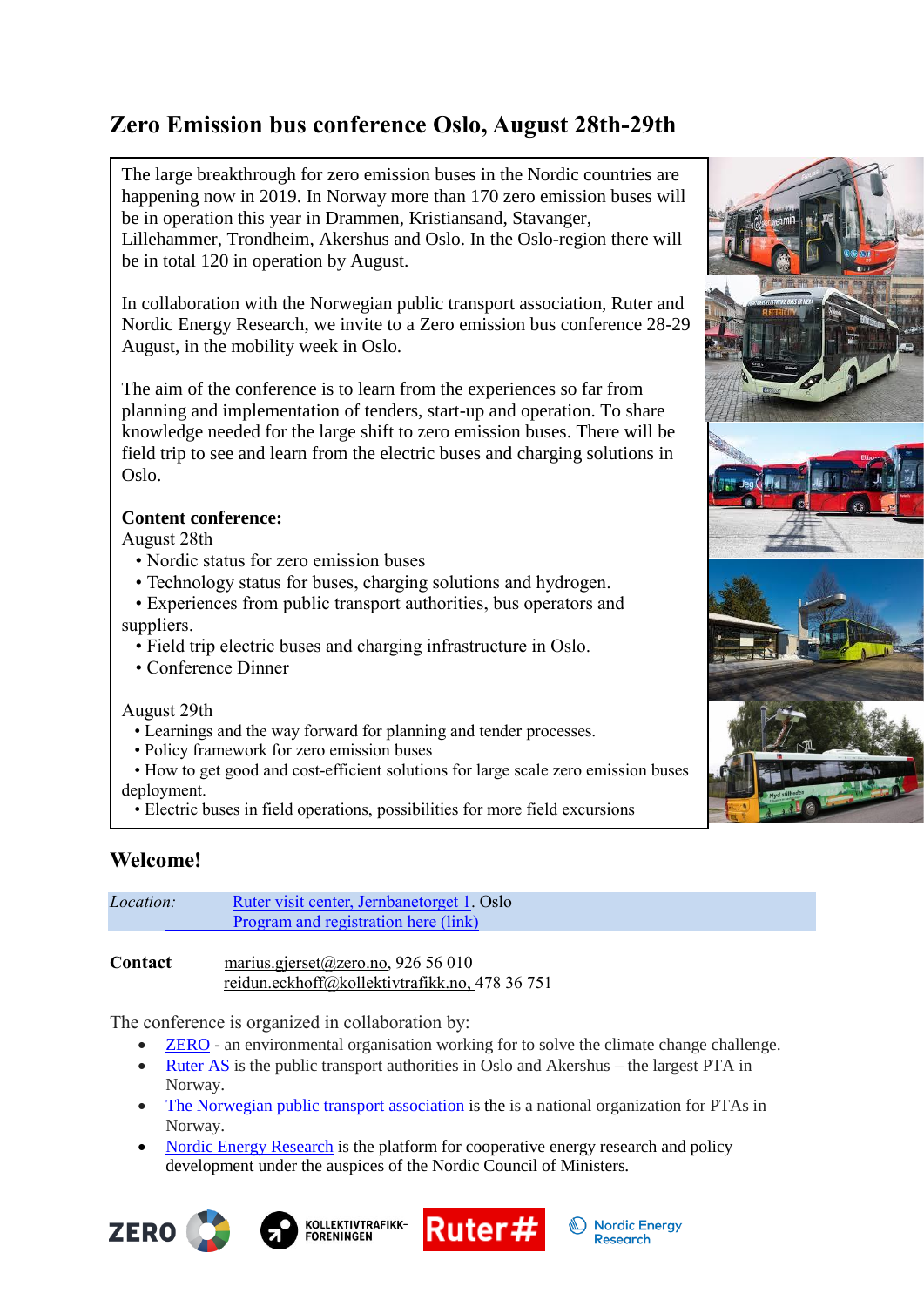## **Preliminary program**

(program to be updated with confirmed speakers soon)

## **Wednesday, August 28th**

8.00- 9.30 Drive electric bus in ordinary traffic in morning rush 9.30-10.00 Registration and coffee **10.00 Welcome**

#### **Status for emission-free buses in the Nordic countries Status Norway**

- Oslo-Akershus, Ruter
- Trondheim, AtB
- Bergen, Skyss
- Drammen, Brakar

#### **Status Denmark**

• Movia

#### **Status Sweden**

- Swedish Public Transport Association
- Skånetrafiken

**Status Finland Status Island**

#### **Status technology, buses, charging, hydrogen**

What are the available solutions now, and what's coming soon?

#### **Bus suppliers**

- Volvo
- Solaris
- VDL
- BYD
- Mercedes-Benz / Daimler

#### **Charging Infrastructure**

- ABB
- **Hydrogen**
- H2BusEurope, NEL

#### **Bus operators experience with purchasing and operating**

- Tide
- Unibuss
- NorgessBuss
- Movia

#### **Electric airport shuttle buses. Avinor Zero emission tour buses (coach) Zero emission minibuses**

#### **Studytour**

- Electric bus to bus depot with charging infrastructure Alnabru.
- Guided tour Ruter/operators

#### **Conference dinner**







Nordic Energy **Research**